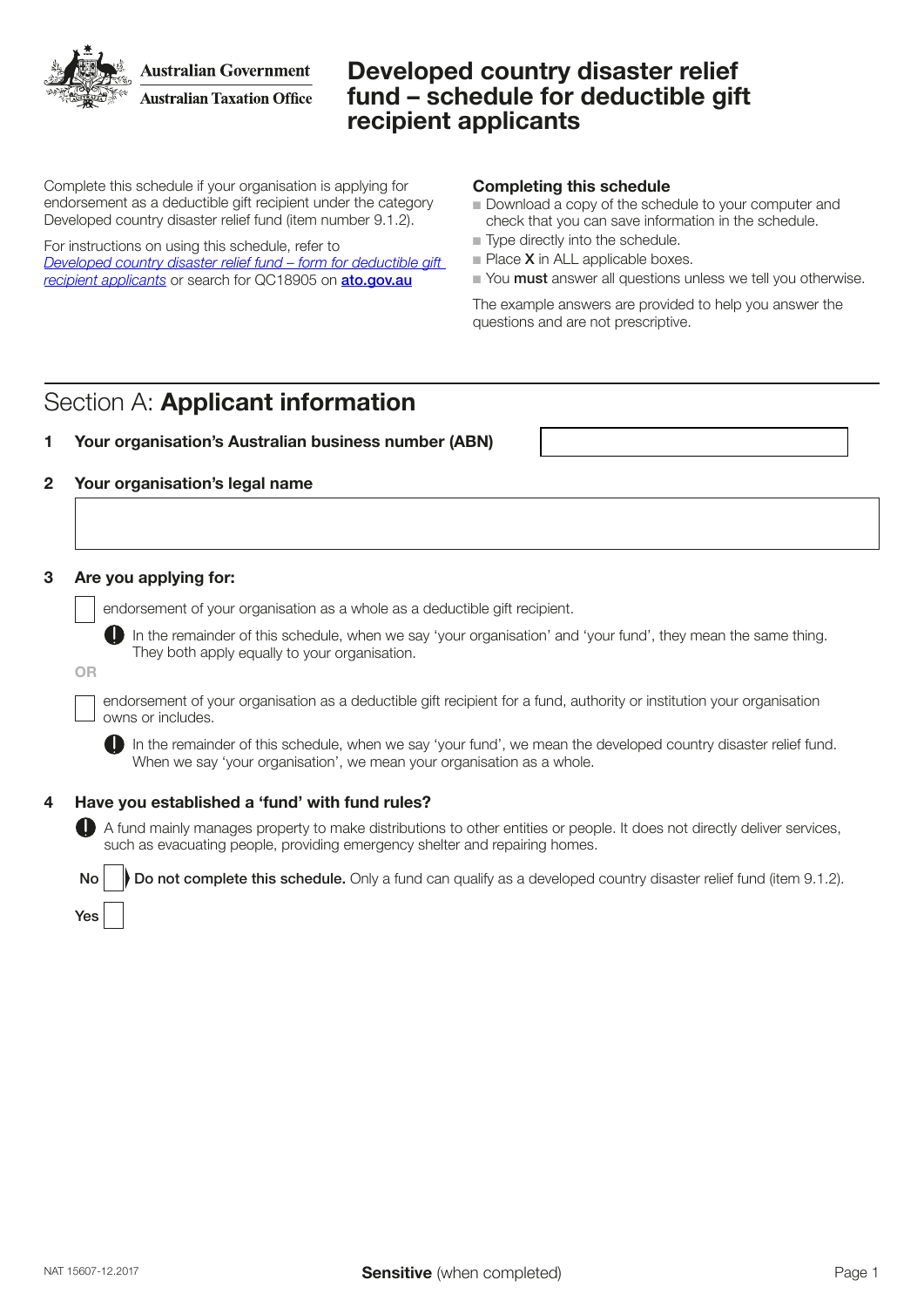## 5 Provide your fund's objects as they appear in its constituent or governing document

#### Example answer

*The trust deed for the Kram Relief Fund sets out its purpose at clause 6:* 

*'The purpose of the Fund is to make grants of money to organisations which will use them to relieve the distress of*  people in New Zealand who are suffering the consequences of the disaster.'



### 6 Does your organisation have an internet site?



## Section B: Disaster

The disaster must meet several conditions. The Australian Taxation Office (ATO) maintains a list of disasters for the purposes of item 9.1.2.

You can view the *[List of disasters](https://www.ato.gov.au/Non-profit/Gifts-and-fundraising/In-detail/Disasters/List-of-disasters/)* on our website at **[ato.gov.au](https://ato.gov.au)** – search for 'QC18912'.

### 7 Is the disaster listed on the ATO website as a developed country disaster?

No Do not complete this schedule. Your fund does not qualify as a developed country disaster relief fund (item 9.1.2).

 $Yes \rvert$  Provide the name of the disaster as it appears on the ATO website:

#### 8 Provide the words used in your fund's constituent or governing document to identify the disaster

#### Example answer

*The trust deed for the Kram Relief Fund defines the disaster in clause 3, which is the definition clause, as:* 

'In this deed … 'disaster' means the flood which inundated Greggyville in the North Island of New Zealand in December 2007, and the destruction it caused.'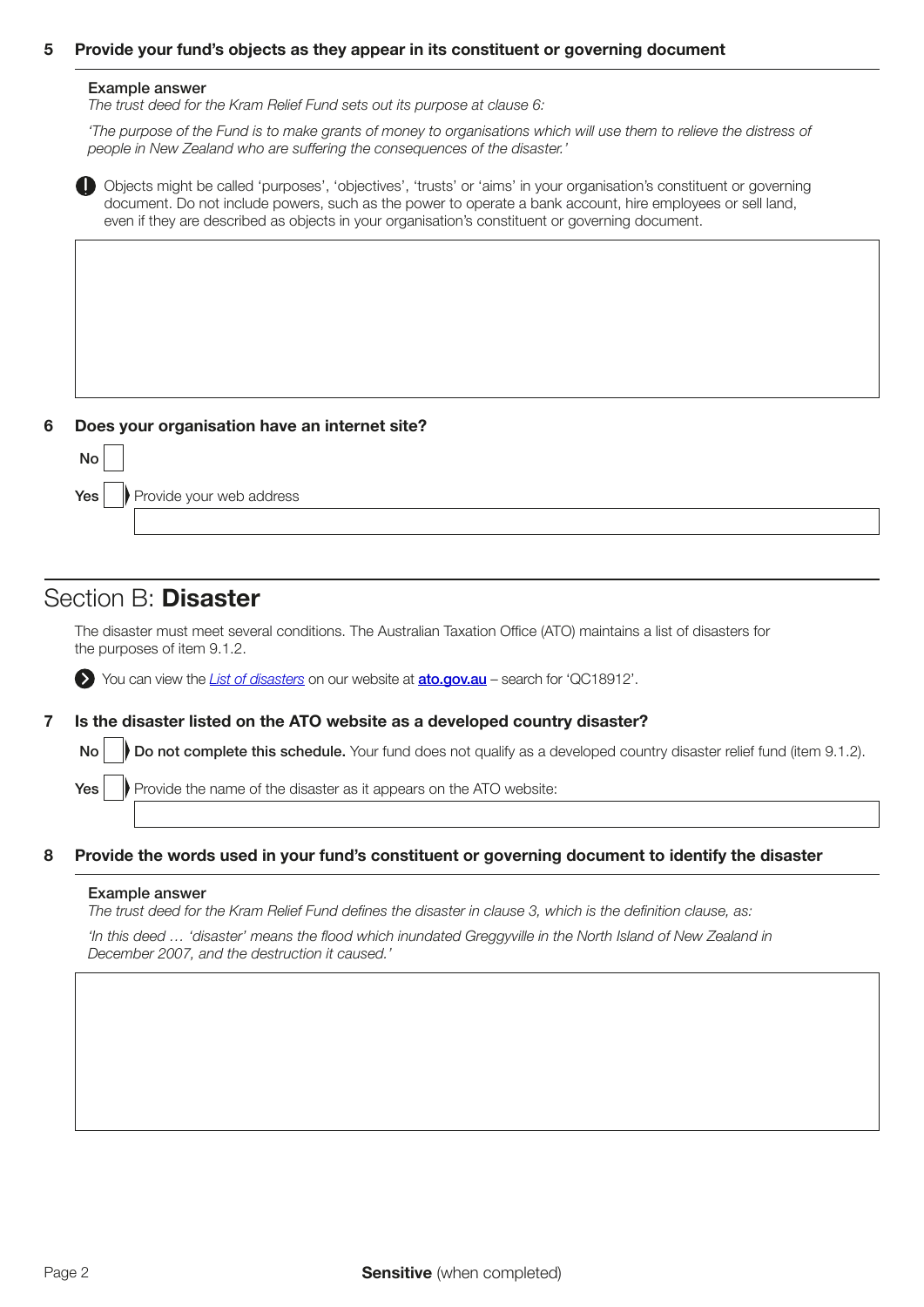# Section C: Relief

## 9 Name the country or countries for which your fund will be providing money

## 10 Explain how your fund will ensure that the money it provides will only be for the relief of people in that country or countries, who are in distress as a result of the disaster, including relief by way of assistance to re-establish a community

### Example answer

Any organisation which applies to Kram Relief Fund for money must complete an application form. The applicant must describe how it will use the money and must guarantee to use the money only for the relief of people in NZ who are in distress as a result of the Greggyville flood. We check the application and get further information if needed. For larger grants, the applicant is required to report to us on how the money was in fact used.

# Section D: Established and maintained by a PBI

For your fund to be a developed country disaster relief fund, it must be established and maintained by a registered public benevolent institution (PBI).

This section asks questions about the organisation that has established and maintains your fund.

A registered PBI is a registered charity organised for the direct relief of poverty, sickness, destitution, suffering or misfortune and for the benefit of the community, or a section of it and registered with the ACNC as a public benevolent institution.

For more information about public benevolent institutions, refer to *[Is your organisation a public benevolent institution?](https://www.ato.gov.au/Non-profit/getting-started/in-detail/types-of-charities/is-your-organisation-a-public-benevolent-institution-/)*

## 11 Have you answered '(a)' to question 3?

| No |                                             |
|----|---------------------------------------------|
|    | Yes $\sqrt{\phantom{a}}$ Go to question 14. |

## 12 Is your organisation a registered public benevolent institution?

| No |                             |
|----|-----------------------------|
|    | Yes $\Box$ Go to Section E. |

### 13 Which of the following best describes your organisation's registered public benevolent institution status? Select ONE box only

Your organisation is currently applying to the ACNC for registration as a public benevolent institution.

| Your organisation has not applied for registration as a public benevolent institution with |
|--------------------------------------------------------------------------------------------|
| the ACNC. Your organisation must be registered by the ACNC as a public benevolent          |
| institution for your fund to qualify as a developed country disaster relief fund           |
| (item number 9.1.2). To apply for registration with the ACNC, refer to <b>acnc.gov.au</b>  |

Other– do not complete this schedule. Your organisation does not qualify as a developed country disaster relief fund (item number 9.1.2). Go to Section E.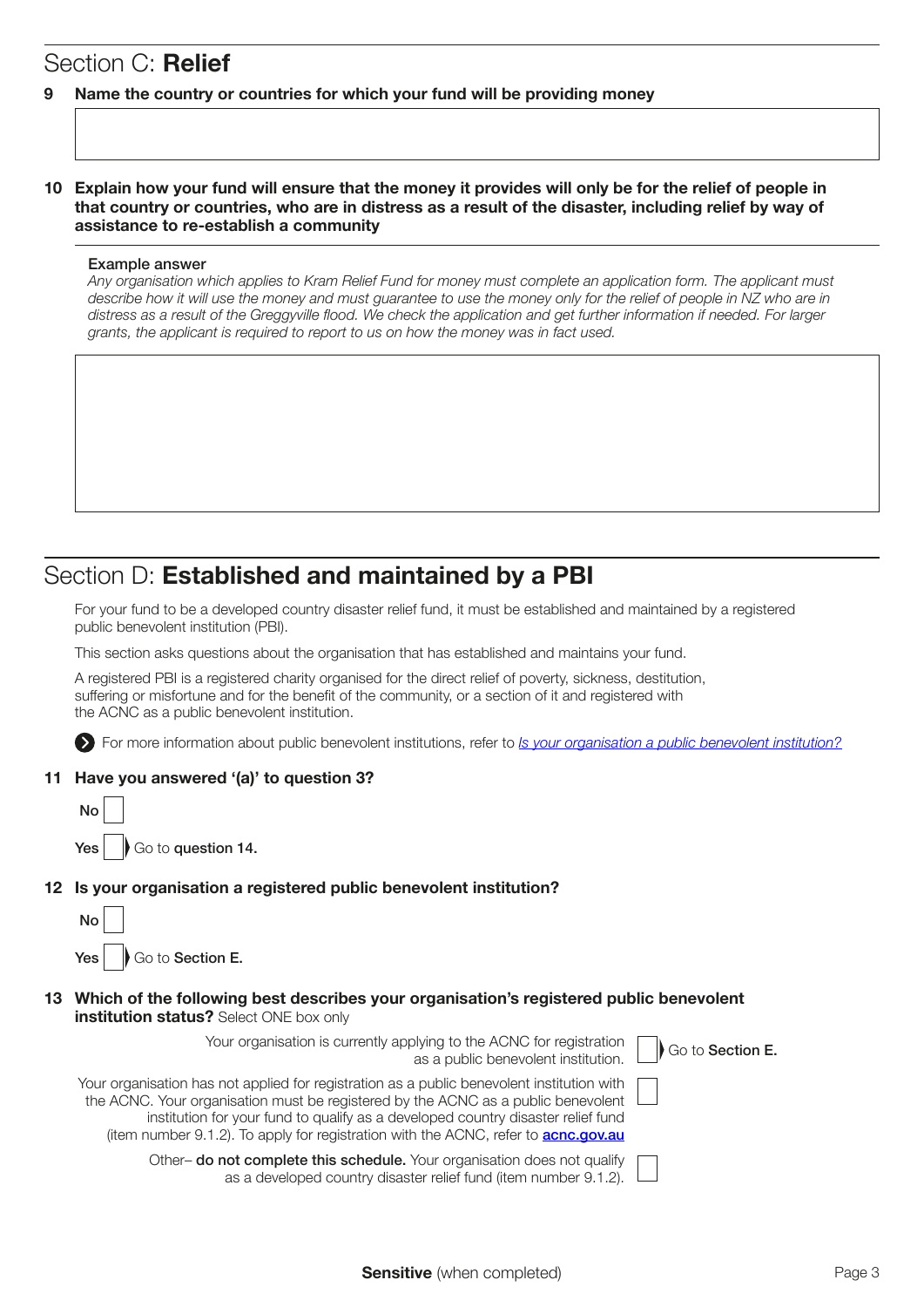### 14 Provide information about the organisation that established and maintains your fund

| The organisation's Australian business number (ABN) |  |  |
|-----------------------------------------------------|--|--|
| The organisation's legal name                       |  |  |
|                                                     |  |  |
|                                                     |  |  |
|                                                     |  |  |

### 15 Is your organisation a registered public benevolent institution?

No Do not complete this schedule. Your organisation does not qualify as a developed country disaster relief fund (item number 9.1.2).

## 16 Explain how the organisation established and maintains your fund

### Example answer

Yes

After we got news of how bad the Greggyville flood was, Kram Inc settled our trust called Kram Relief Fund, with itself as trustee. Kram Inc initially put \$10,000 into the Kram Relief Fund, and its staff are made available to handle the work for the Fund, including answering phones, handling applications and running the fundraising.

# Section E: Public fund

For your fund to be a developed country disaster relief fund, it must be a public fund.

For information about public funds, refer to *[Public funds](https://www.ato.gov.au/non-profit/getting-started/in-detail/types-of-dgrs/public-funds/)*.

### 17 Is it the intention of your fund to invite the public to contribute to the fund?

No **Do not complete this schedule.** Your fund does not qualify as a developed country disaster relief fund (item 9.1.2).

 $Yes \cup$  Provide clause number:

Yes

### 18 Does the public or a significant part of it contribute to your fund?

| Not applicable $\ \hspace{1ex}\ $ Select this if your fund is new and has not started fundraising.                        |
|---------------------------------------------------------------------------------------------------------------------------|
| No Do not complete this schedule. Your fund does not qualify as a developed country disaster relief fund<br>(item 9.1.2). |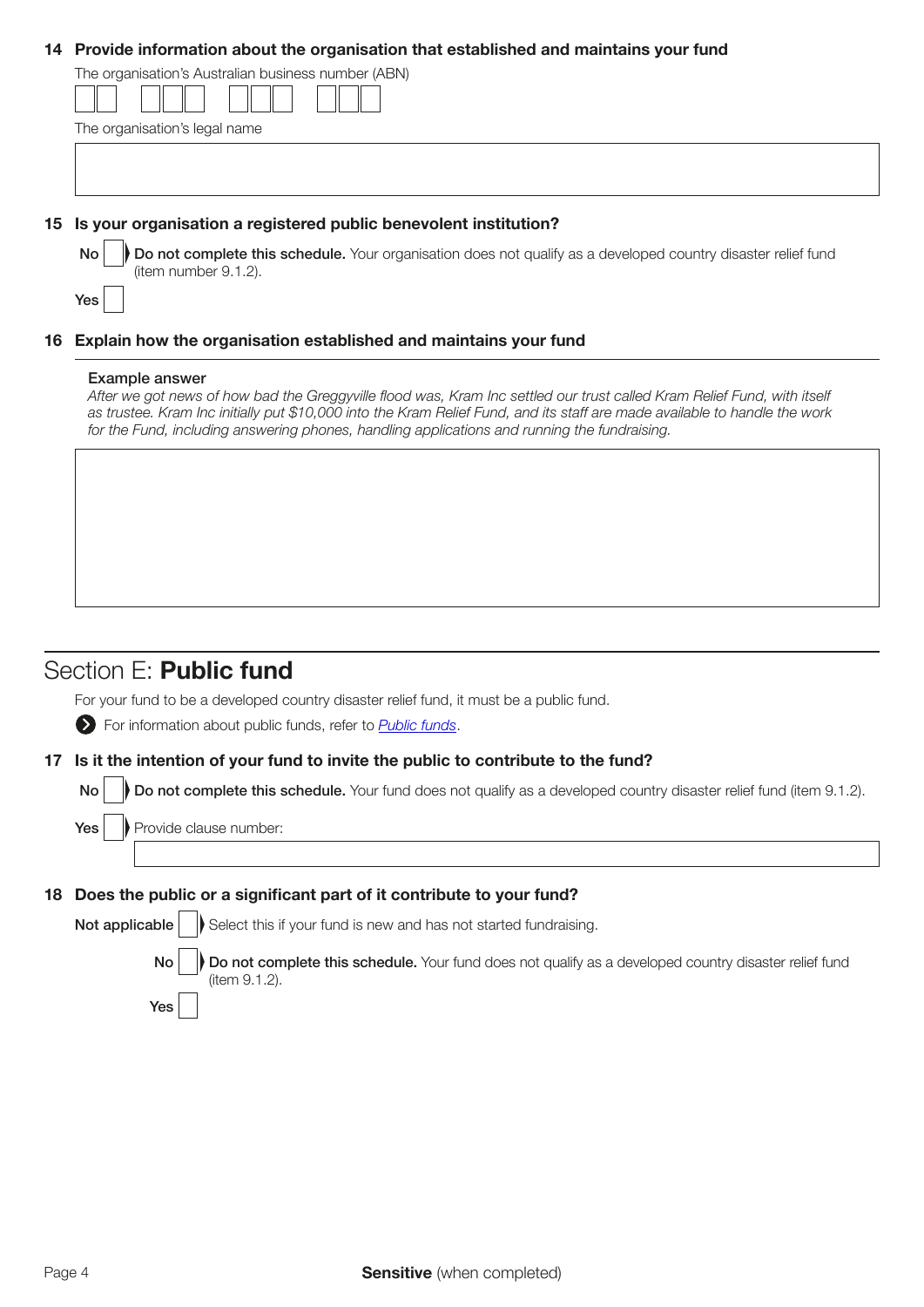## 19 How is the control and administration of your fund best described? Select ONE box only

|                                                    |                               | Controlled by a governmental or quasi-governmental authority.                                                                                                                                          |                    |  |  |
|----------------------------------------------------|-------------------------------|--------------------------------------------------------------------------------------------------------------------------------------------------------------------------------------------------------|--------------------|--|--|
|                                                    | The name of the authority is: |                                                                                                                                                                                                        |                    |  |  |
| Go to Section F.                                   |                               |                                                                                                                                                                                                        |                    |  |  |
|                                                    |                               | Administered or controlled by persons or authorities who, because of their occupation or tenure of some public office,<br>or their position in the community are considered to be responsible persons. |                    |  |  |
| Provide clause number:                             |                               |                                                                                                                                                                                                        |                    |  |  |
| So to question 20.                                 |                               |                                                                                                                                                                                                        |                    |  |  |
|                                                    |                               |                                                                                                                                                                                                        |                    |  |  |
|                                                    |                               | Other - Do not complete this schedule. Your fund does not qualify as a developed country disaster relief fund (item 9.1.2).                                                                            |                    |  |  |
|                                                    |                               |                                                                                                                                                                                                        |                    |  |  |
|                                                    |                               | Provide information on the people and authorities who control or administer your fund - for example,                                                                                                   |                    |  |  |
| board members or trustees                          |                               |                                                                                                                                                                                                        |                    |  |  |
|                                                    |                               | Name of the body (for example, 'Board of Directors'):                                                                                                                                                  |                    |  |  |
|                                                    |                               |                                                                                                                                                                                                        |                    |  |  |
|                                                    |                               |                                                                                                                                                                                                        |                    |  |  |
|                                                    |                               |                                                                                                                                                                                                        |                    |  |  |
| Number of people who comprise that body:           |                               |                                                                                                                                                                                                        |                    |  |  |
|                                                    |                               |                                                                                                                                                                                                        |                    |  |  |
|                                                    |                               | Name of each person who has the required degree of responsibility to the community,                                                                                                                    |                    |  |  |
| and their office or position which indicates this: |                               |                                                                                                                                                                                                        |                    |  |  |
| Example answer                                     |                               |                                                                                                                                                                                                        |                    |  |  |
| John Smith                                         | Solicitor                     |                                                                                                                                                                                                        |                    |  |  |
| Dean Road                                          |                               | Member in the Order of Australia                                                                                                                                                                       |                    |  |  |
| Leanne Harry                                       | <b>Chartered Accountant</b>   |                                                                                                                                                                                                        |                    |  |  |
|                                                    |                               |                                                                                                                                                                                                        |                    |  |  |
| Name                                               |                               |                                                                                                                                                                                                        | Office or position |  |  |
|                                                    |                               |                                                                                                                                                                                                        |                    |  |  |
|                                                    |                               |                                                                                                                                                                                                        |                    |  |  |
|                                                    |                               |                                                                                                                                                                                                        |                    |  |  |
|                                                    |                               |                                                                                                                                                                                                        |                    |  |  |
|                                                    |                               |                                                                                                                                                                                                        |                    |  |  |
|                                                    |                               |                                                                                                                                                                                                        |                    |  |  |
|                                                    |                               |                                                                                                                                                                                                        |                    |  |  |
|                                                    |                               | Any additional evidence you can provide to help confirm your fund is controlled or administered by people or authorities with<br>the required degree of responsibility to the community:               |                    |  |  |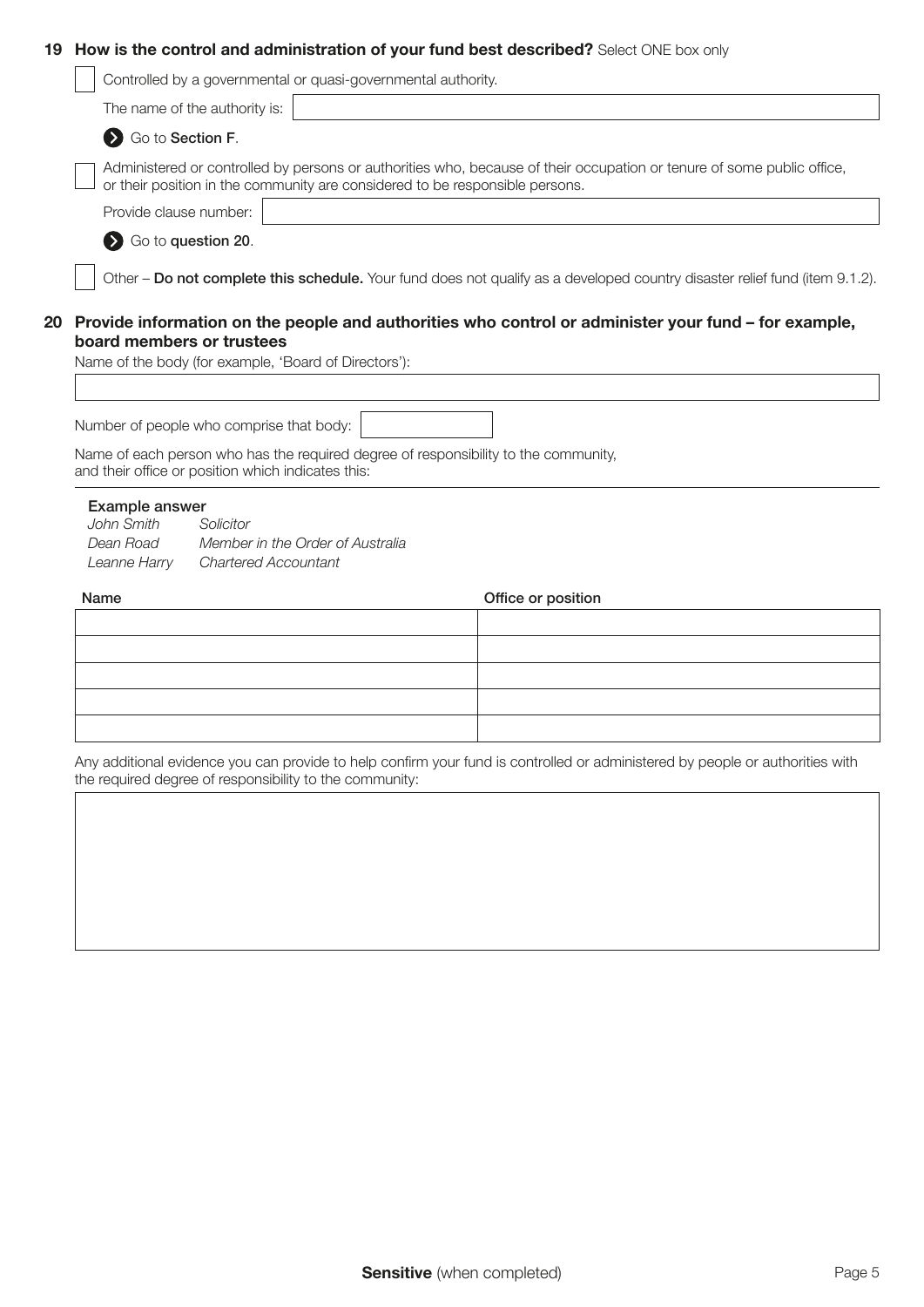# Section F: Gift fund

Your organisation must maintain a gift fund if it is seeking DGR endorsement for a fund, authority or institution that you own or operate.

If your organisation is seeking endorsement as a DGR as a whole, or is already endorsed as a DGR as a whole, it is not required to maintain a gift fund. For example, if a public benevolent institution is endorsed as a DGR as a whole and is seeking endorsement for the operation of a developed country disaster relief fund, it does not need to maintain a gift fund.



**EX** For more information about gift funds, refer to *[Gift fund requirements](https://www.ato.gov.au/non-profit/getting-started/in-detail/types-of-dgrs/public-funds/?anchor=Public_fund_be_a_gift_fund#Public_fund_be_a_gift_fund)*.

## 21 Is your organisation required to maintain a gift fund?



 $Yes |$  Go to question 22.

## 22 Does your organisation's constituent or governing document contain clauses for its gift fund?

No Do not complete this schedule. Your organisation does not qualify for endorsement as a deductible gift recipient.

|  | $\mathsf{Yes} \left  \;\;\right $ Provide your gift fund clause number. For Australian statutory bodies that do not have gift fund clauses, |
|--|---------------------------------------------------------------------------------------------------------------------------------------------|
|  | provide the title of statute:                                                                                                               |

# Section G: Winding-up and revocation of DGR status

For DGR endorsement, your organisation is required, by law, its constituent documents or rules governing its activities, to transfer surplus gifts and deductible contributions to another gift deductible fund on winding-up or revocation of DGR endorsement, whichever is the earlier.



For more information, refer to *[Winding up and revocation](https://www.ato.gov.au/Non-profit/Getting-started/In-detail/Types-of-DGRs/Rules-and-tests-for-DGR-endorsement/?anchor=Windingupandrevocation1#Windingupandrevocation1)*.

- 23 Is your organisation required, by a law, its constituent documents or governing rules, to transfer the following on the earlier of winding-up or revocation of endorsement:
	- $\blacksquare$  surplus assets of the gift fund to another gift deductible fund
	- surplus gifts, deductible contributions and any money received because of such gifts and contributions to another DGR?

 $\mathsf{No} \models \mathsf{Do}$  not complete this schedule. Your organisation does not qualify for endorsement as a deductible gift recipient.

Yes | Provide your winding-up and revocation of DGR status clause number. For Australian statutory bodies that are not required to include winding-up clauses, provide the title of statute.